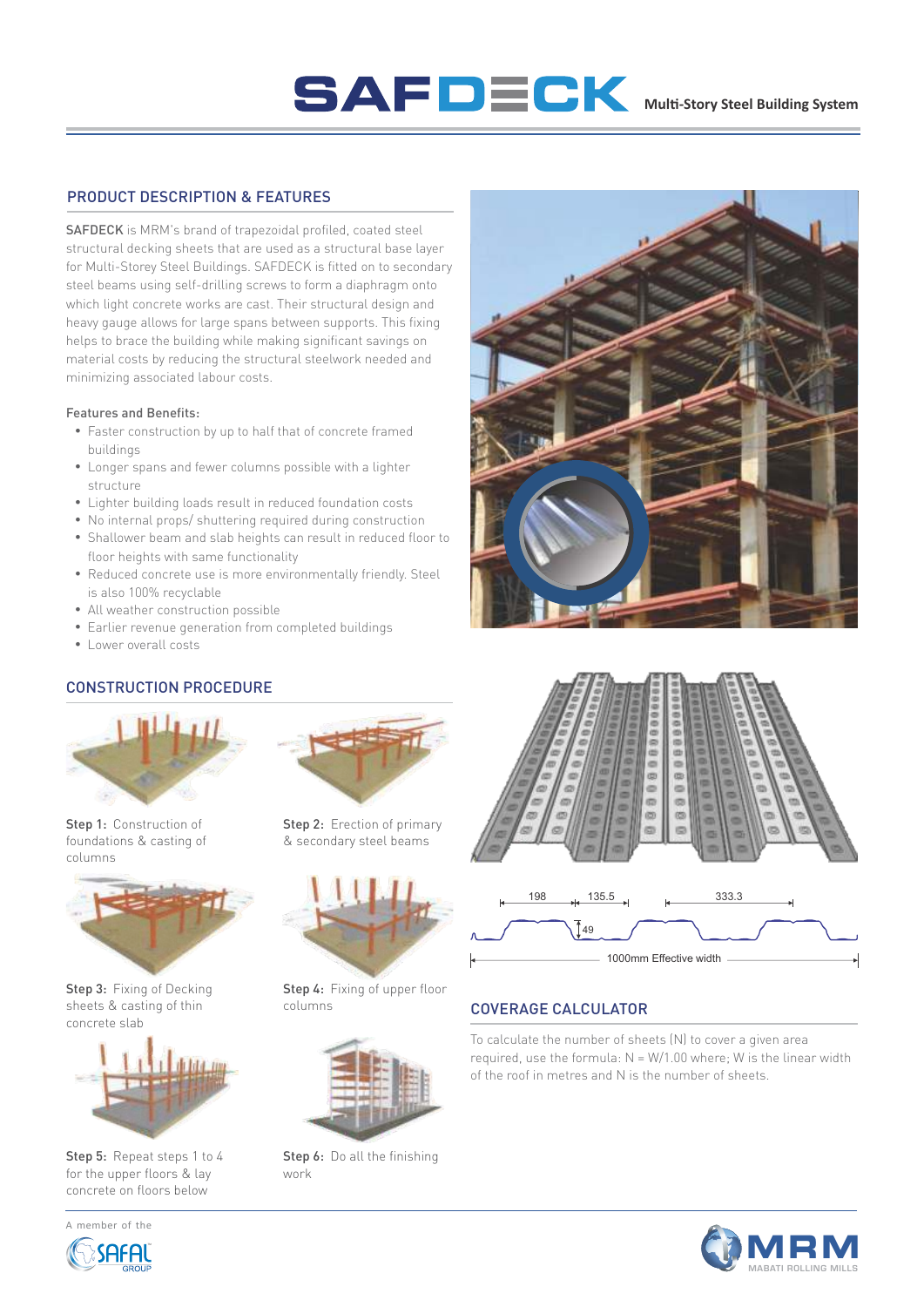## SAFDECK Multi-Story Steel Building System

## LENGTHS & ROOF PITCH

| Slab<br>Thick-<br>ness | <b>Deck</b><br>Thick-<br>ness | MAX unshored Span |        |        | Self<br>weight | Comp<br>moment  | Deck-Slab total UDL (KN/M <sup>2</sup> ) |     |      |     |      |     |      |     |       |       |       |
|------------------------|-------------------------------|-------------------|--------|--------|----------------|-----------------|------------------------------------------|-----|------|-----|------|-----|------|-----|-------|-------|-------|
|                        |                               | Single            | Double | Triple |                | of inertia      |                                          |     |      |     |      |     |      |     |       |       |       |
| (mm)                   | (mm)                          | (mm)              | (mm)   | (mm)   | $KN/M^2$       | 10 <sup>6</sup> | 1.75                                     | 1.9 | 2.05 | 2.2 | 2.35 | 2.5 | 2.65 | 2.8 | 2.95  | 3.1   | 3.25  |
| 100                    |                               |                   |        |        |                |                 |                                          |     |      |     |      |     |      |     |       |       |       |
|                        | 0.6                           | 2077              | 2783   | 2565   | 1.88           |                 |                                          |     |      |     |      |     |      |     |       |       |       |
|                        | 0.7                           | 2184              | 2927   | 2697   | 1.89           |                 |                                          |     |      |     |      |     |      |     |       |       |       |
|                        | 0.8                           | 2281              | 3057   | 2818   | 1.90           | 5.509           | 14                                       | 14  | 14   | 14  | 14   | 14  | 14   | 14  | 12.80 | 11.50 | 10.43 |
| 120                    |                               |                   |        |        |                |                 |                                          |     |      |     |      |     |      |     |       |       |       |
|                        | 0.6                           | 1987              | 2663   | 2454   | 2.36           |                 |                                          |     |      |     |      |     |      |     |       |       |       |
|                        | 0.7                           | 2090              | 2800   | 2581   | 2.37           |                 |                                          |     |      |     |      |     |      |     |       |       |       |
|                        | 0.8                           | 2183              | 3926   | 2696   | 2.38           | 8.262           | 14                                       | 14  | 14   | 14  | 14   | 14  | 14   | 14  | 14    | 14    | 14    |
| 140                    |                               |                   |        |        |                |                 |                                          |     |      |     |      |     |      |     |       |       |       |
|                        | 0.6                           | 1910              | 2560   | 2359   | 2.85           |                 |                                          |     |      |     |      |     |      |     |       |       |       |
|                        | 0.7                           | 2009              | 2692   | 2482   | 2.85           |                 |                                          |     |      |     |      |     |      |     |       |       |       |
|                        | 0.8                           | 2100              | 2814   | 2593   | 2.86           | 14.128          | 14                                       | 14  | 14   | 14  | 14   | 14  | 14   | 14  | 14    | 14    | 14    |
| 150                    |                               |                   |        |        |                |                 |                                          |     |      |     |      |     |      |     |       |       |       |
|                        | 0.6                           | 1875              | 2513   | 2316   | 3.09           |                 |                                          |     |      |     |      |     |      |     |       |       |       |
|                        | 0.7                           | 1973              | 2644   | 2436   | 3.10           |                 |                                          |     |      |     |      |     |      |     |       |       |       |
|                        | 0.8                           | 2061              | 2762   | 2546   | 3.11           | 16.843          | 14                                       | 14  | 14   | 14  | 14   | 14  | 14   | 14  | 14    | 14    | 14    |
| 160                    |                               |                   |        |        |                |                 |                                          |     |      |     |      |     |      |     |       |       |       |
|                        | 0.6                           | 1844              | 2471   | 2277   | 3.33           |                 |                                          |     |      |     |      |     |      |     |       |       |       |
|                        | 0.7                           | 1939              | 2599   | 2395   | 3.34           |                 |                                          |     |      |     |      |     |      |     |       |       |       |
|                        | 0.8                           | 2027              | 2716   | 2503   | 3.35           | 20.336          | 14                                       | 14  | 14   | 14  | 14   | 14  | 14   | 14  | 14    | 14    | 14    |
| 180                    |                               |                   |        |        |                |                 |                                          |     |      |     |      |     |      |     |       |       |       |
|                        | 0.6                           | 1786              | 2394   | 2206   | 3.81           |                 |                                          |     |      |     |      |     |      |     |       |       |       |
|                        | 0.7                           | 1879              | 2519   | 2321   | 3.82           |                 |                                          |     |      |     |      |     |      |     |       |       |       |
|                        | 0.8                           | 1964              | 2632   | 2425   | 3.83           | 28.743          | 14                                       | 14  | 14   | 14  | 14   | 14  | 14   | 14  | 14    | 14    | 14    |

#### NOTES:

- The maximum unshored span is checked for bending under self weight and construction loads and for deflection under wet concrete to be less than Ls/180.
- The loads in the table have been limited to 14kPa.
- For decks having a thickness less than 0.8mm they have been considered as a form deck for permanent shuttering and not for composite action.